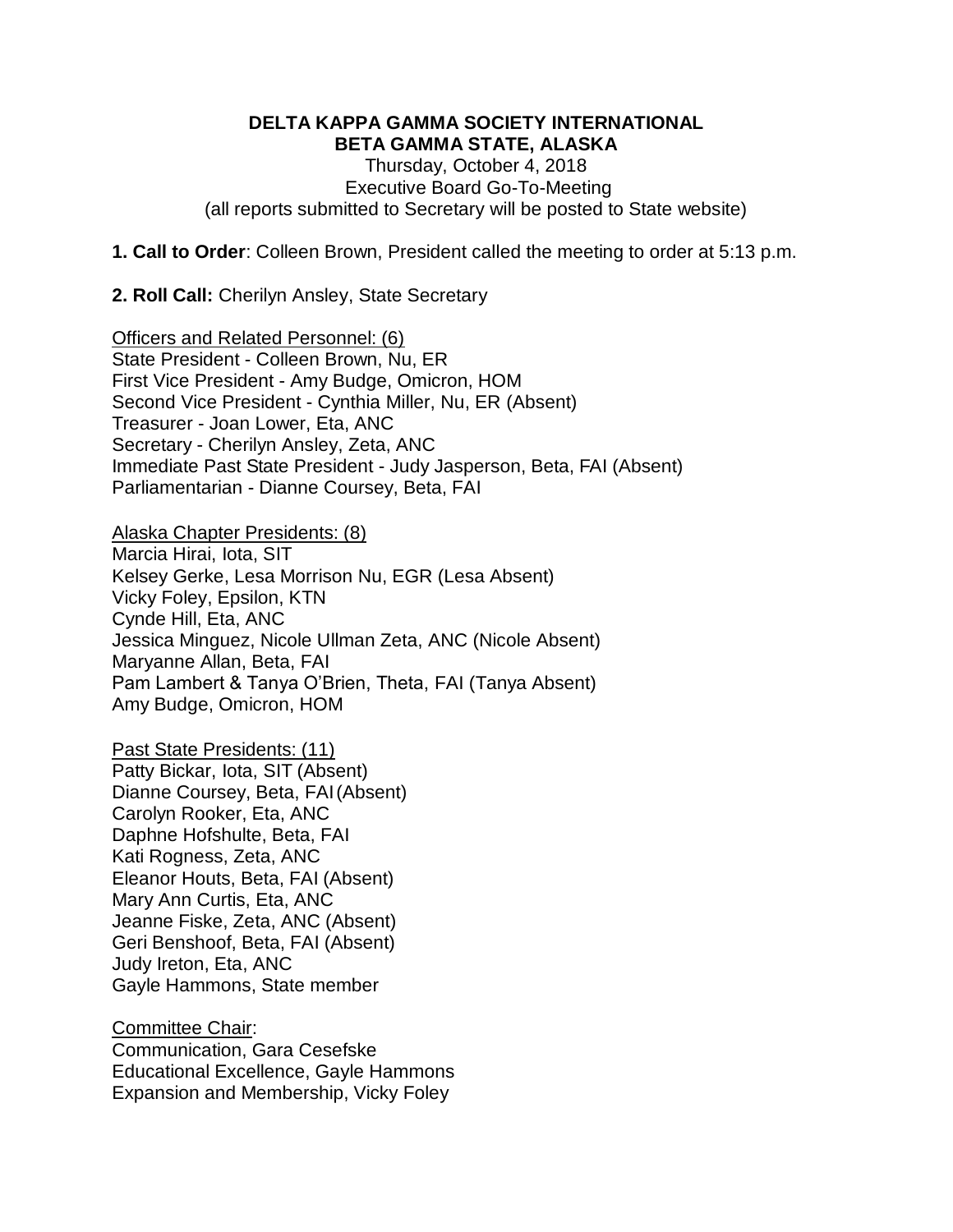Finance, Cherilyn Ansley Leadership Development, Daphne Hofschulte Nominations, Aldean Kilbourn Rules, Barbara Sell Scholarships, Tanya O'Brien (Absent)

(#) eligible to vote in each category.

### **3. Rules of Order:** Dianne Coursey

Quorum for Executive Board is a majority of the voting members. There are 14, plus past presidents (determined at roll call) entitled to vote. Total present 19 ...

When addressing the President, state your name and chapter. When recognized by President, state your name, chapter, and city. State name, chapter, and city when making motions. Motions from committee need no second.

### **4. Minutes of Executive Board:** Cherilyn Ansley

Meeting Minutes from April 12, 2018 GTM were reviewed by committee and subsequently posted on the State website for members viewing. Minutes approved.

### **5. Additions to and/or Approval of Agenda**

Barb Sell, Eta, moved to accept the agenda as presented. Motion seconded by Mary Ann Curtis, Eta. Agenda approved as presented.

**6. Treasurer's Report**: Joan Lower - see reports

### **7.** *State Committee Reports* **(**by Chair, unless noted)

- **A. Communication:** Gara Cesefske see report
	- a. The *Nuggets:* Aldean Kilbourn see report
	- b. Webmaster: Maryanne Allan see report
	- c. Historian: Judy Ireton no report

# **B. Educational Excellence:** Gayle Hammons - see report

Gayle asked everyone to think of someone in education who has demonstrated excellence that speaks to who we are as professional women. Comments posted on GTM Chat.

- **C. Expansion and Membership:** Vicki Foley see report
- **D. Leadership Development:** Daphne Hofschulte no report
- **E. Nominations:** Aldean Kilbourn see report
- **F. Finance:** Cherilyn Ansley see report Finance committee moved that we transfer \$10,000 from the savings account to the CD when it matures in Dec. 2018. Motion passed.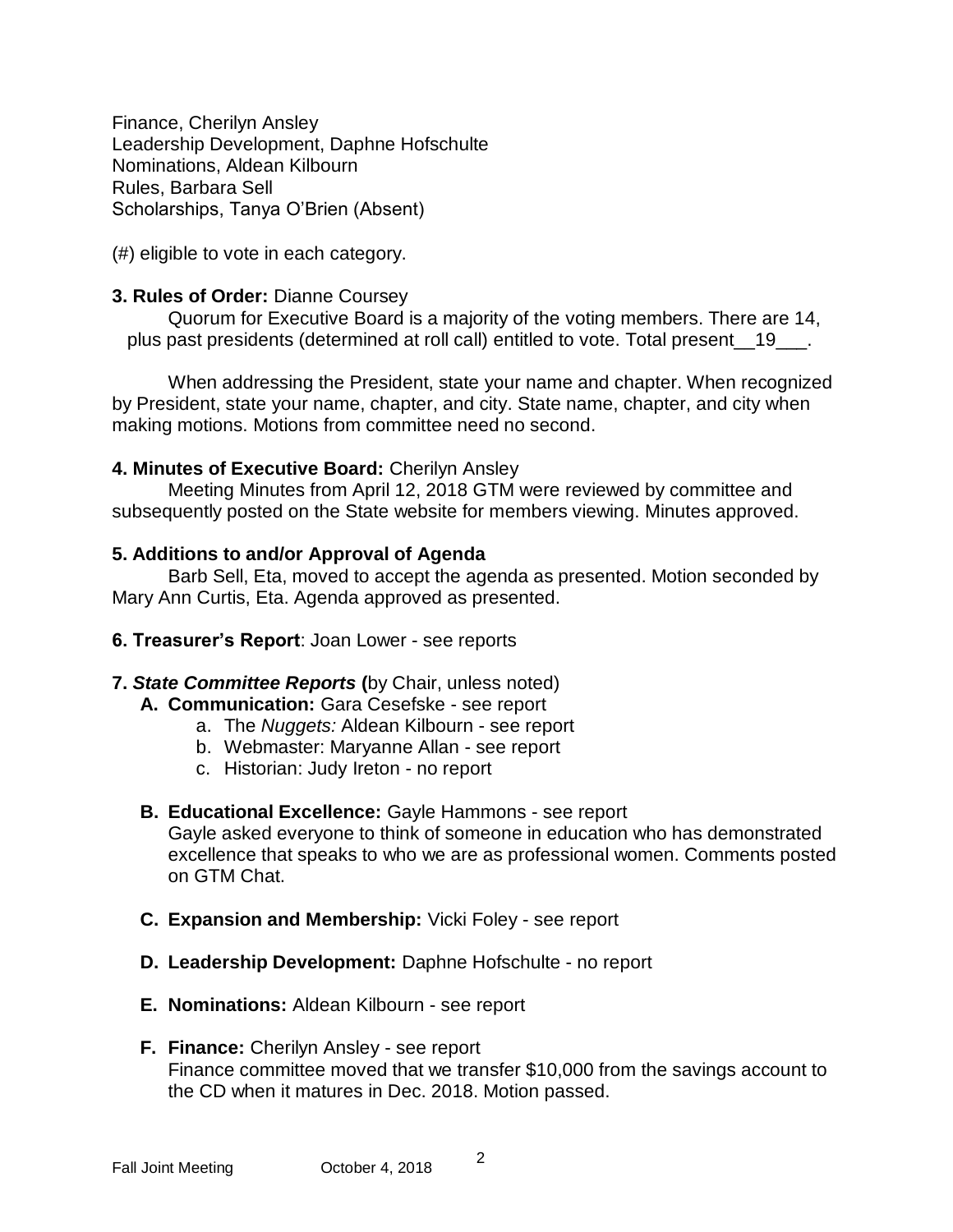- **G. Rules:** Barb Sell see report
- **H. Scholarships:** Tanya O'Brien see report (read by Mary Ann Curtis)
- 8. **Chapter Reports** (By President, unless noted.)

**Beta**: Maryanne Allan - see report

**Epsilon**: Vicky Foley - see report

**Eta**: Cynde Hill - see report

**Iota**: Marcia Hirai - see report

**Nu**: Kelsey Gerke - see report

**Omicron**: Amy Budge - see report

**Theta**: Pam Lambert, Tanya O'Brien - see report

**Zeta**: Jessica Minguez, Nicole Ullman - see report

**9. International Conference Report:** State Historian Judy Ireton - see report

### **10. Unfinished Business**

- A. State Literacy Project Process see report (read by Cherilyn Ansley)
- B. State Revitalization: Colleen Brown asked members to continue discussions and try some of the brainstorming ideas to move Alaska DKG forward.

# **11. Other Business**

- A. Ad Hoc Committee State Foundation: Aldean Kilbourn To have a foundation, it must be voted on by members. An article will appear in the January Nuggets to explain what it is and why we are considering a state foundation. A question to consider is where will the funding come from to open the foundation. A state corporate license and IRS permission for a 501(c)3 will also be required. Colleen encouraged women to join the committee, but no one volunteered.
- B. Alaska Airlines Easy Biz: Joan Lower Joan Lower, Eta, and Aldean Kilbourn, Theta, will be administrators. They will prepare an explanation to be sent to Chapter Presidents to bring to their members. Members will then need to contact an administrator for authorization if willing to participate.
- C. Future Credit Classes: Gaye Hammons and Aldean Kilbourn see Aldean's report. Colleen encouraged any members who are university instructors to consider teaching a credit class for members.
- D. DKG Travel Accident Insurance: Colleen Brown tabled